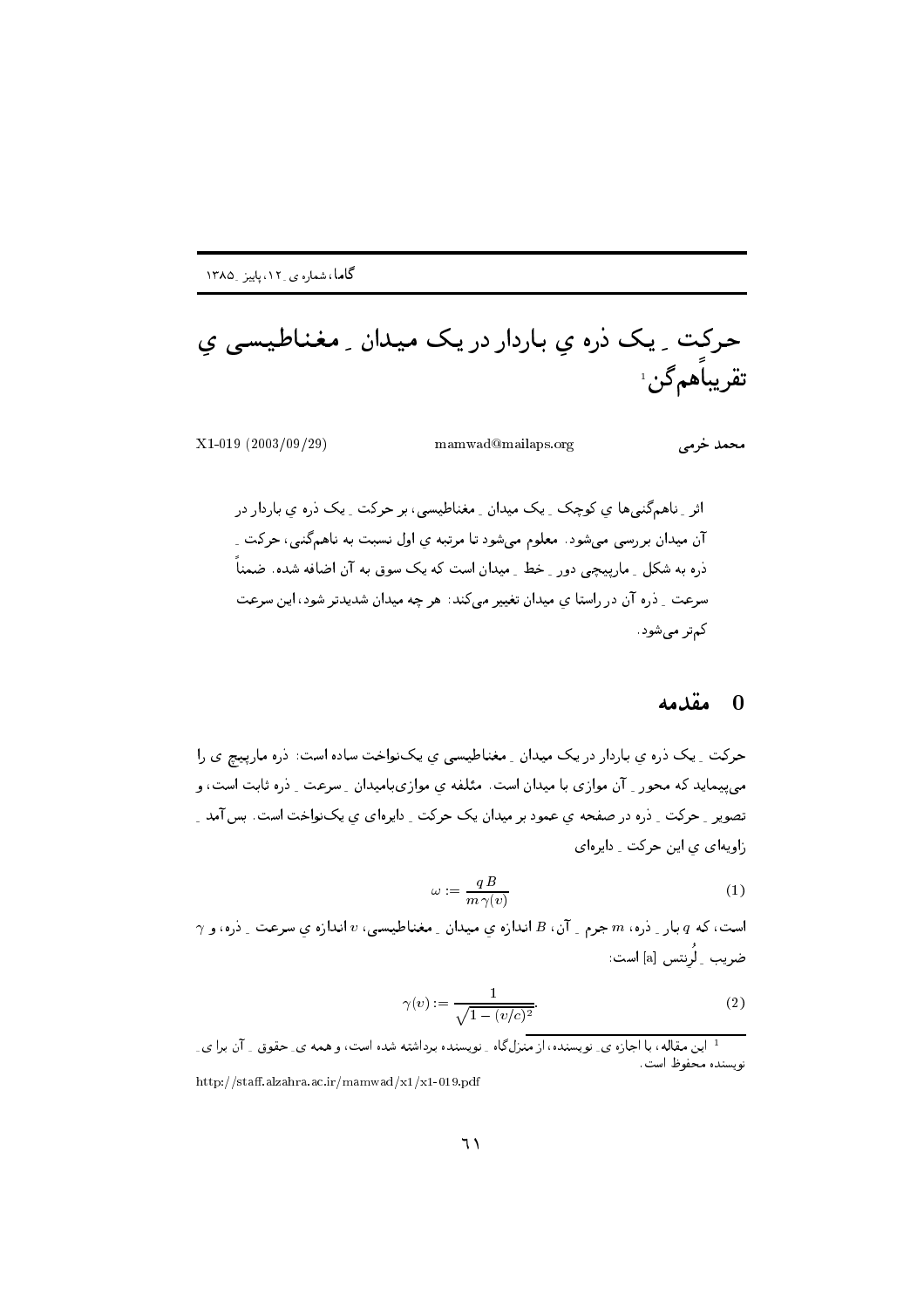0 سرعت \_ نور است. (1) در سیستم \_ SI نوشته شده. برا ی تبدیل به سیستم \_ گاؤس [b] یا  $c$ لُرِنتس [a]ــ هِويسايد [c]، کافي است به جا ي B بگذاريم  $(B/c)$ ). ميدان ِ مغناطيسي بر ذره ي باردار کار انجام نمی دهد . پس سرعت <sub>به</sub> ذره ثابت می ماند. به این ترتیب، اثر اِنسبیت اِ خاص بر حرکت اِ یک  $m$  ذره ی باردار در یک میدان <sub>-</sub> مغناطیسی (حتا اگر این میدان همگن نباشد)، فقط این است که جرم به یک جرممئثر ِ ثابت ِ  $m_{\rm eff}$  تبدیل میشود:

$$
m_{\text{eff}} := m \,\gamma(v). \tag{3}
$$

این مطالب را می شود مثلاً در [1] بیدا کرد.

در [1]، حرکت ِ یک دره ی باردار در یک میدان ِ مغناطیسی ی اندکی ناهمگن هم بررسی شده است. نتیجه آن است که ناهمگنی ی میدان ِ مغناطیسی باعث میشود به حرکت ِ مارییچی ی ذره یک سوق اضافه شود، و ضمناً مئلفه ي موازيباميدان \_ سرعت ثابت نماند. اينجا مي خواهيم همين حكمها را با حل ِ اختلالبی ی معادله ی حرکت به دست آوریم. پارامتر ِ اختلال، ناهمگنبی ی (یعنبی مشتق ِ) میدان ِ مغناطیسی است.

## حل ِ اختلالی ی معادله ی حرکت  $\mathbf 1$

نقطه ي كه حركت ِ ذره در نزديكي ي آن را بررسي ميكنيم را مبديٌّ،  $(x,y,z)$  را مختصات ِ دكارتي، و محور \_ z را همجهت با ميدان \_ مغناطيسي در مبديً ميگيريم. با تعريف \_

$$
\omega := \frac{q \mathbf{B}}{m_{\text{eff}}},\tag{4}
$$

و با فرض ِ این که میدان ِ مغناطیسی در نزدیکی ی مبدیٔ هموار است، نتیجه می شود تا مرتبه ی یک نسبت به بردارمکان \_ r،

$$
\omega(\mathbf{r}) = \omega(\mathbf{0}) + D \mathbf{r},\tag{5}
$$

که  $D$  ماتریس ِ مشتق ِ  $\omega$ نسبت به مکان، در میدیٔ است:

$$
D_{ij} := \frac{\partial \omega_i}{\partial r^j}(\mathbf{0}),
$$
  
= 
$$
\frac{q}{m_{\text{eff}}} \frac{\partial B_i}{\partial r^j}(\mathbf{0}).
$$
 (6)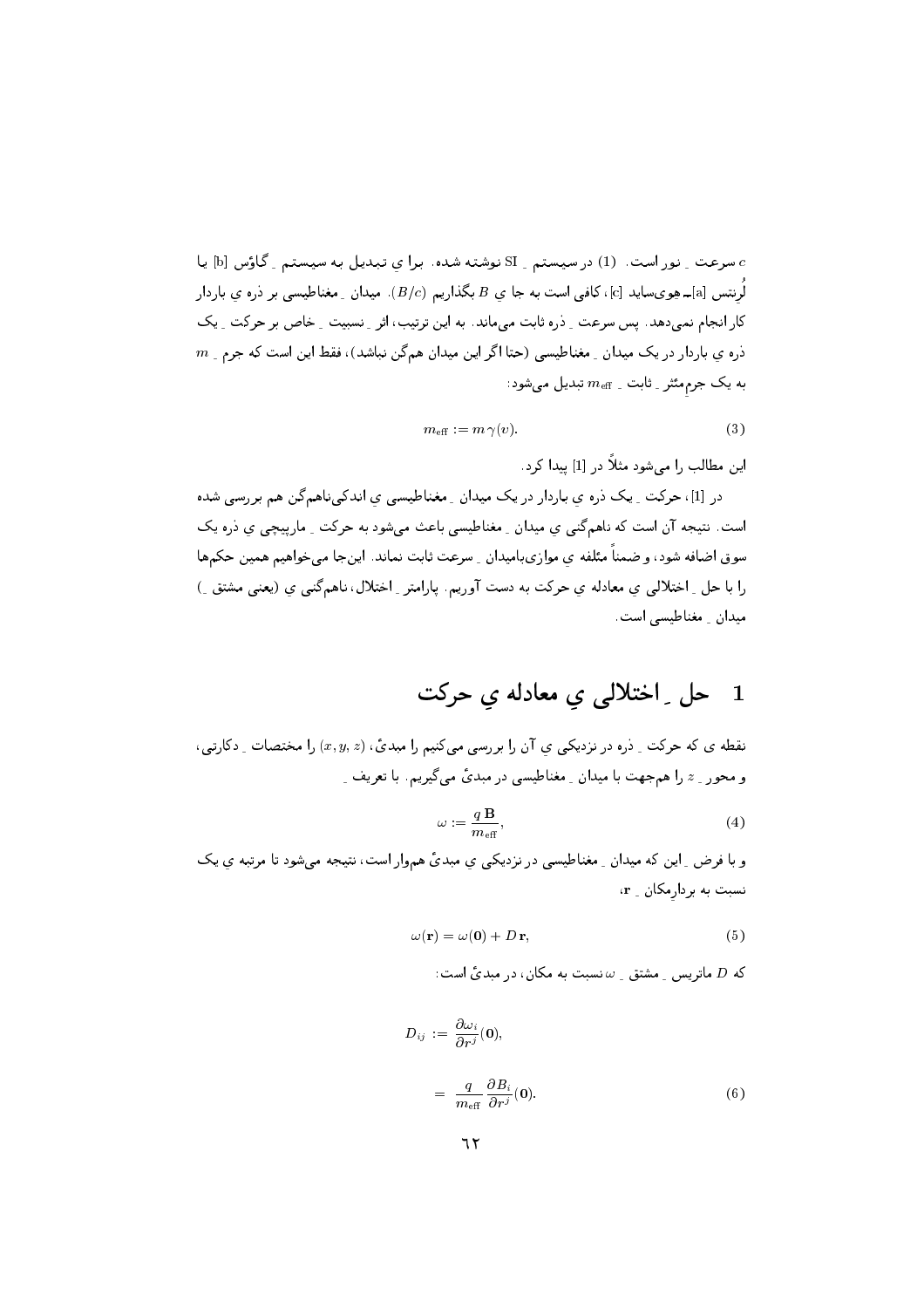j0 P 5 - ,+ ;h
 - GE]) 9

$$
D_{11} + D_{22} + D_{33} = 0. \t\t(7)
$$

ل المستخدم المستخدم المستخدم المستخدم المستخدم المستخدم المستخدم المستخدم المستخدم المستخدم المستخدم المستخدم

$$
\ddot{\mathbf{r}} = \dot{\mathbf{r}} \times \omega \tag{8}
$$

ں <sub>۔</sub> نے ین میں اس اللہ اور اس اللہ کی ر

$$
\ddot{x} - \omega \dot{y} = +\dot{y} \left( D_{31} x + D_{32} y + D_{33} z \right) - \dot{z} \left( D_{21} x + D_{22} y + D_{23} z \right),
$$
  
\n
$$
\ddot{y} + \omega \dot{x} = -\dot{x} \left( D_{31} x + D_{32} y + D_{33} z \right) + \dot{z} \left( D_{11} x + D_{12} y + D_{13} z \right),
$$
  
\n
$$
\ddot{z} = +\dot{x} \left( D_{21} x + D_{22} y + D_{23} z \right) - \dot{y} \left( D_{11} x + D_{12} y + D_{13} z \right).
$$
 (9)

$$
\Box
$$
مئلفه ي سهوم  $\Box$  در مبدي است. با معرفی ي متفيرها ي مختلط $\Box$ 

$$
\xi := x + i y,
$$
  
\n
$$
\bar{\xi} := x - i y,
$$
\n(10)

(9) میشود

$$
\ddot{\xi} + i\omega \dot{\xi} = \frac{D_{12} - D_{21} + i(D_{11} + D_{22})}{2} \dot{z} \xi - i D_{33} z \dot{\xi}
$$

$$
+ (i D_{13} - D_{23}) z \dot{z} + \frac{D_{32} - i D_{31}}{2} \bar{\xi} \dot{\xi}
$$

$$
+ \frac{-D_{12} - D_{21} + i(D_{11} - D_{22})}{2} \dot{z} \bar{\xi} + \frac{-D_{32} - i D_{31}}{2} \xi \dot{\xi}, \qquad (11)
$$

$$
\bullet
$$

$$
\ddot{z} = (D_{21} - D_{12}) \frac{\dot{\xi}\xi + \bar{\xi}\dot{\xi}}{4} + (D_{11} + D_{22}) \frac{\dot{\xi}\xi - \bar{\xi}\dot{\xi}}{4i}
$$

$$
+ 2\text{Re}\left(\frac{D_{23} + i D_{13}}{2}\dot{\xi}z\right) + 2\text{Re}\left[\frac{D_{21} + D_{12} + i(D_{11} - D_{22})}{4}\xi\dot{\xi}\right]. \tag{12}
$$

$$
(12) \text{ g (11)} \text{ and } \ddot{\xi}z = 0
$$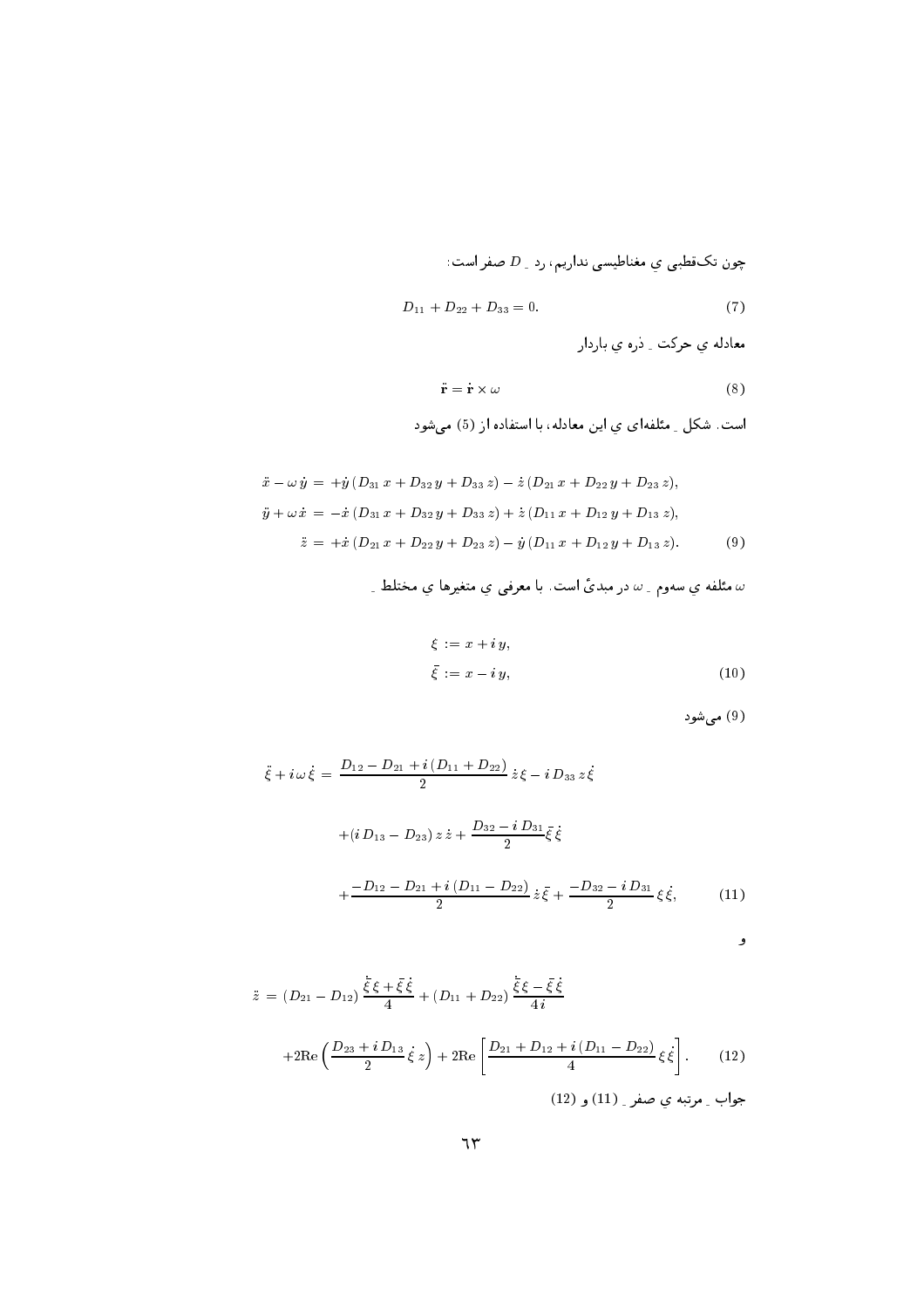$$
\xi_0(t) = a \exp(-i\omega t),
$$
  
\n
$$
z_0(t) = Vt,
$$
\n(13)

است، که a و V ثابت اند. این یک حرکت ِ مارپیچی است؛ ذره در d = 0 در صفحه ی a = 0 است، مثلفه ي موازىباميدان ِ سرعت ِ ذره V، محور ِ مارپيچ محور ِ z، و شعاع ِ مارپيچ  $|a|$  است.

برا ي حل ِ اختلالي ي (11) و (12)، بايد (13) را در طرف ِ راست ِ (11) و (12) بگذاريم. دو جمله ي اول \_ طرف \_ راست \_ (11) مضرب \_ exp(-iwt) و exp(-iwt) اند، كه جمله ي شاخصي اند؛ چون (-i w) ریشه ی معادله ی مشخصه ی متناظر با شکل ِ مختلنشده ی (11) است. برا ی درنظرگرفتن ِ اثر ِ آنِها، میںگیریم

$$
\xi = \xi_i + \xi_n,\tag{14}
$$

|        | ۰. |
|--------|----|
| $\sim$ | ۰. |
|        |    |

$$
\ddot{\xi}_{i} + i \omega \dot{\xi}_{i} = \frac{[D_{12} - D_{21} + i (D_{11} + D_{22})]V}{2} \xi_{i} - i D_{33} V t \dot{\xi}_{i},
$$
  

$$
\ddot{\xi}_{n} + i \omega \dot{\xi}_{n} = (i D_{13} - D_{23}) V^{2} t + \frac{(-i D_{32} - D_{31}) |a|^{2} \omega}{2}
$$
  

$$
+ c_{1} \exp(i \omega t) + c_{2} \exp(-i 2 \omega t),
$$
 (15)

که  
$$
c_2
$$
 و   $c_2$  و نسبت به پارمتر  <sub>د</sub> اختلال از مرتبه ي يک) اند. نهاده ای به شکل  <sub>د</sub>

$$
\xi_{i} = a \, \exp[-i \, \omega \, t - i \, \phi(t)] \tag{16}
$$

را در نظر میگیریم. این نهاده را در معادله ی اول ِ ِ (15) میگذاریم و فقط جملهها ی خطی را نگه میداریم. نتیجه میشود

$$
-i\ddot{\phi}-\omega\dot{\phi}=\frac{[D_{12}-D_{21}+i(D_{11}+D_{22})]V}{2}-\omega D_{33}Vt.
$$
 (17)

جواب \_ اين معادله

$$
\dot{\phi}(t) = D_{33} V t + \frac{(D_{21} - D_{12}) V}{2\omega} - \frac{i D_{33}}{2\omega} V + c \exp(i \omega t)
$$
(18)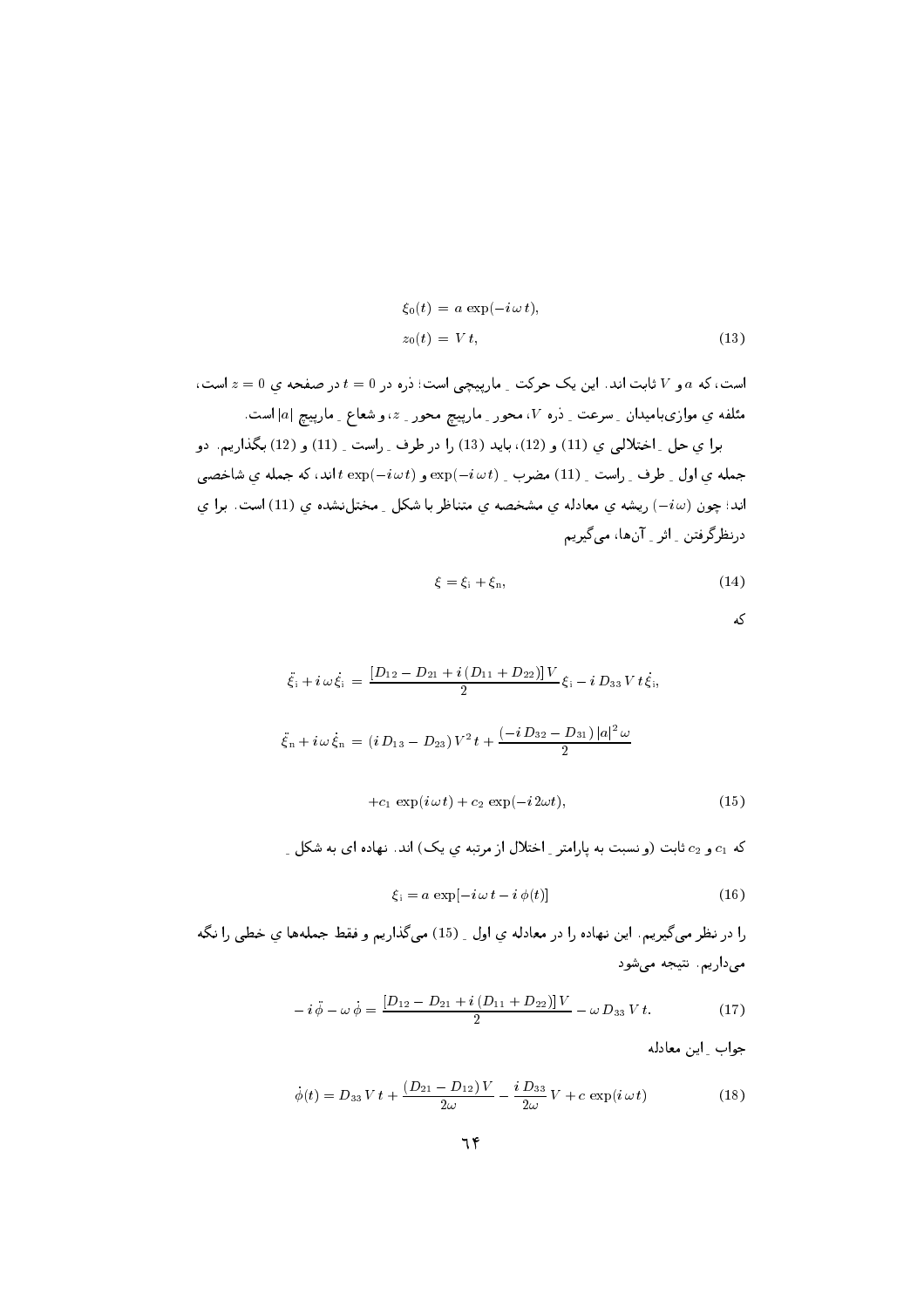است، که c ثابت (و نسبت به پارامتر <sub>-</sub> اختلال از مرتبه ی یک) است. بخش <sub>-</sub> حقیقی ی  $\phi$  تغییر -بسآمد <sub>-</sub> زاویهای ی حرکت <sub>-</sub> مارپیچی، و بخش <sub>-</sub> موهومی ی  $\dot{\phi}$  نشاندهنده ی تغییر <sub>-</sub> نسبی ی شعاع <sub>-</sub> مارپيىچ است. پس تا جا يىي كه متوسط ِ زمانىي ي بس آمد ِ زاويهاى و تغيير ِ شعاع (هردو رو ي يک دوره متناظر با بس آمدِزاویهای ی  $\omega$ ) موردِنظر است، مقدار ِ c مهم نیست و میشود آن را صفر گذاشت. از اینجا،

$$
\xi_{i} = a \exp\left(-\frac{D_{33}V}{2\omega}t\right) \exp\left[-i\left(\omega' t + \frac{D_{33}V}{2}t^{2}\right)\right],
$$
  

$$
=: a(t) \exp\left[-i\int_{0}^{t} dt' \omega''(t')\right],
$$
 (19)

که

$$
a(t) := a \, \exp\left(-\frac{D_{33} V}{2\omega} t\right),\tag{20}
$$

و

$$
\omega'' := \omega' + D_{33} Vt,
$$
  

$$
:= \omega + \frac{(D_{21} - D_{12}) V}{2\omega} + D_{33} Vt.
$$
 (21)

$$
\xi_{n}(t) = \frac{(D_{13} + i D_{23}) V^{2}}{2\omega} t^{2} + \left[ \frac{(i D_{13} - D_{23}) V^{2}}{\omega^{2}} + \frac{(i D_{31} - D_{32}) |a|^{2}}{2} \right] t^{2}
$$

$$
+c_1'\ \exp(i\,\omega\,t)+c_2'\ \exp(-i\,2\omega\,t),
$$

$$
= \frac{A}{2}t^2 + V_d t + c'_1 \exp(i\omega t) + c'_2 \exp(-i2\omega t), \qquad (22)
$$

که  $c_1$ ی و  $c_2$  ثابت (و نسبت به پارامتر ِ اختلال از مرتبه ی یک) اند،

$$
A := \frac{(D_{13} + i D_{23}) V^2}{\omega}, \tag{23}
$$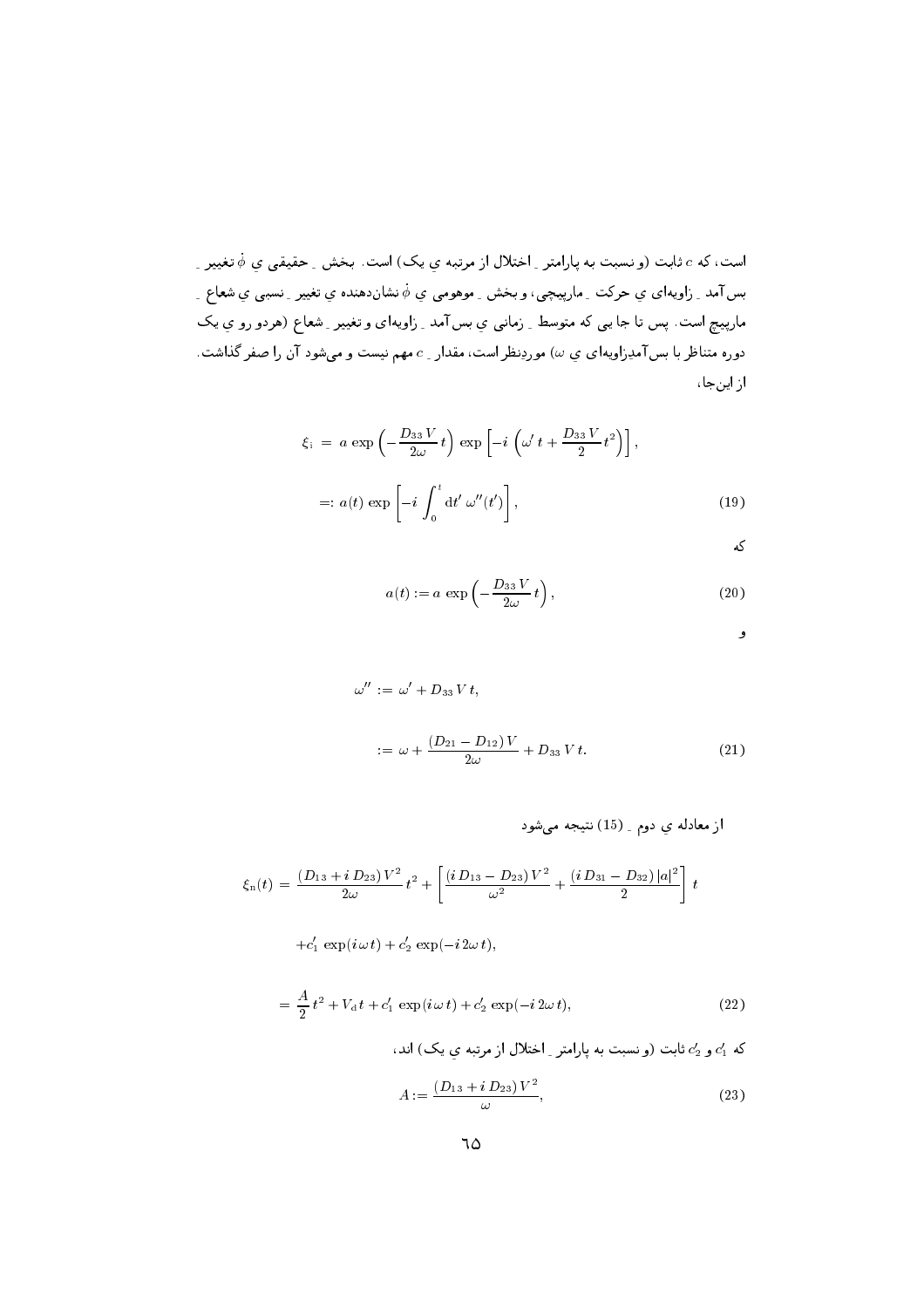$$
V_{\rm d} := \frac{\left(i\,D_{13} - D_{23}\right)V^2}{\omega^2} + \frac{\left(i\,D_{31} - D_{32}\right)v_{\rm t}^2}{2\omega^2},
$$
\n
$$
v_{\rm t} := |a|\,\omega.
$$
\n(24)

و

$$
\xi(t) = \frac{A}{2}t^2 + V_D t + a(t) \exp\left[-i \int_0^t dt' \,\omega''(t')\right] + c'_1 \exp(i \,\omega \, t) + c'_2 \exp(-i \,2\omega \, t). \tag{25}
$$

$$
\ddot{z} = \frac{(D_{11} + D_{22}) |a|^2 \omega}{2}
$$
  
+2Re  $\left[ \frac{(-i D_{23} + D_{13}) a V \omega}{2} t \exp(-i \omega t) \right] +$ 

$$
+2\mathrm{Re}\left[c_3\,\exp(-i\,2\omega\,t)\right],\tag{26}
$$

که  $c_3$  ثابت (و نسبت به پارامتر <sub>-</sub> اختلال از مرتبه یِ یک) است. جواب <sub>-</sub> این معادله میشود

$$
z(t) = Vt - \frac{D_{33}|a|^2 \omega}{4}t^2
$$
  
\n
$$
-2Re\left[\frac{(-D_{13} + i D_{23}) a V}{2\omega} \left(1 + \frac{2}{i\omega t}\right) t \exp(-i\omega t)\right]
$$
  
\n
$$
+ 2Re\left[c'_3 \exp(-i2\omega t)\right],
$$
  
\n
$$
= \int_0^t dt' V(t') - Re\left[\frac{A^* a}{V} \left(1 + \frac{2}{i\omega t}\right) t \exp(-i\omega t)\right]
$$
  
\n
$$
+ 2Re\left[c'_3 \exp(-i2\omega t)\right],
$$
\n(27)  
\n
$$
e'_3 \sin(2\omega t)
$$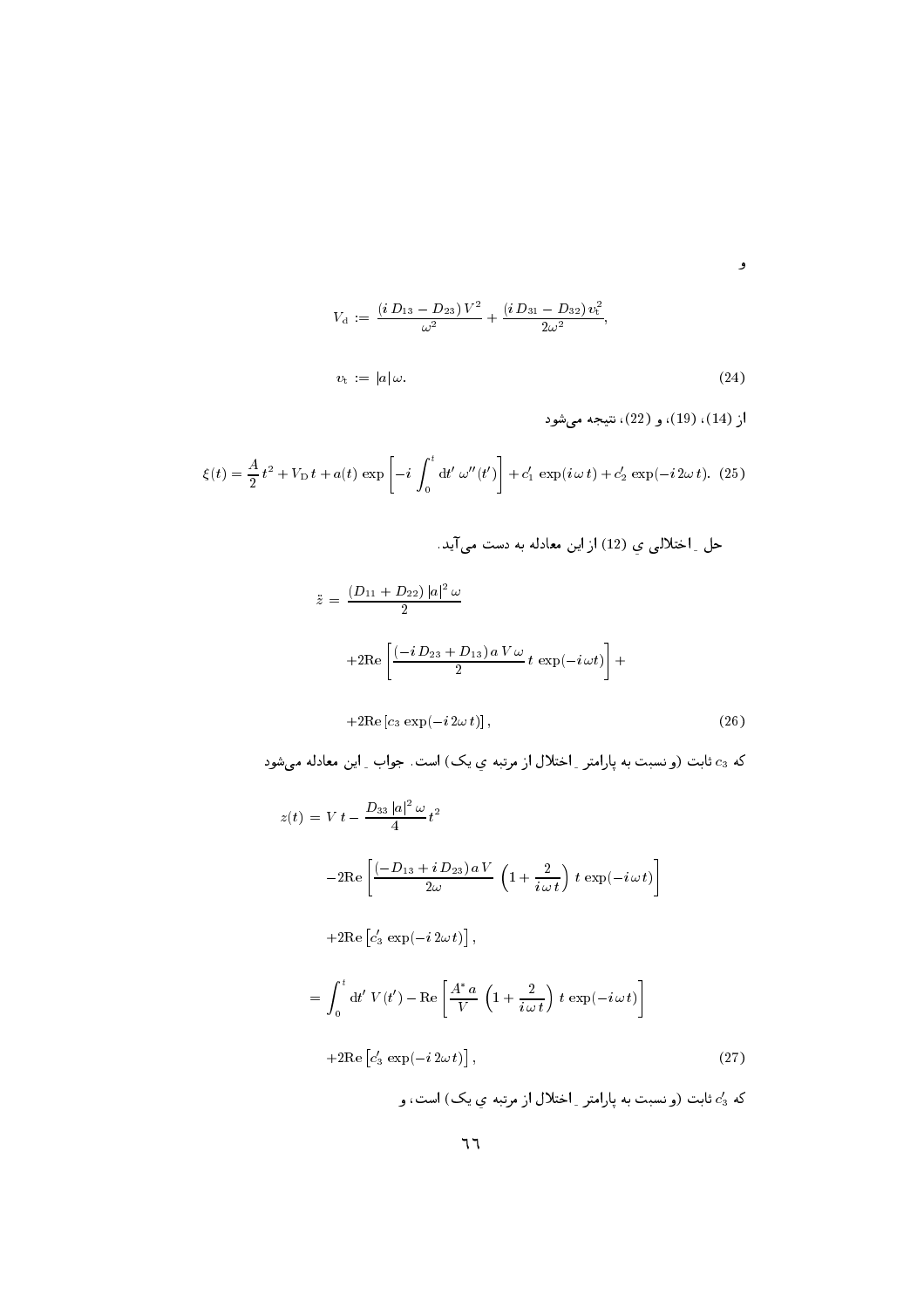$$
V(t) := V - \frac{D_{33} |a|^2 \omega}{2} t.
$$
 (28)

(25) و (27)، حل [ اختلالي ي معادله ي ديفرانسيل [ حركت اند.

## 2 توصيف ِ جواب

(25) و (27) را به این شکل میفویسیم.

$$
\xi(t) = \Xi_0(t) + \Xi_{\rm d}(t) + \xi_{\rm t}(t) + c'_1 \exp(i\omega t) + c'_2 \exp(-i2\omega t),
$$
  
\n
$$
z(t) = Z_0(t) + z_{\rm t}(t) + 2\mathrm{Re} [c'_3 \exp(-i2\omega t)],
$$
\n(29)

|        |  |    | ٧<br>۰. |
|--------|--|----|---------|
|        |  |    |         |
| $\sim$ |  | ۰. |         |

$$
\begin{aligned}\n\Xi_0(t) &:= A t^2 / 2, \\
Z_0(t) &:= \int_0^t \mathrm{d}t' \ V(t'), \\
\Xi_d(t) &:= V_d \ t, \\
\xi_t(t) &:= a(t) \ \exp\left[ -i \int_0^t \mathrm{d}t' \ \omega''(t') \right], \\
z_t(t) &:= -\mathrm{Re}\left[ \frac{A^* a}{V} \left( 1 + \frac{2}{i \omega t} \right) t \ \exp(-i \omega t) \right] \n\end{aligned} \tag{30}
$$

سرعت ی موازی با میدان <sub>-</sub> مغناطیسی را نشان میدهد. برا یِ دیدن <sub>-</sub> این، کافی است توجه (Ëo, Žo) كنيم

$$
\dot{\Xi}_0 = A t,
$$
\n
$$
= \dot{Z}_0 \frac{(D_{13} + i D_{23}) Z_0}{\omega},
$$
\n
$$
= \dot{Z}_0 \frac{\omega_1 + i \omega_2}{\omega_3}.
$$
\n(31)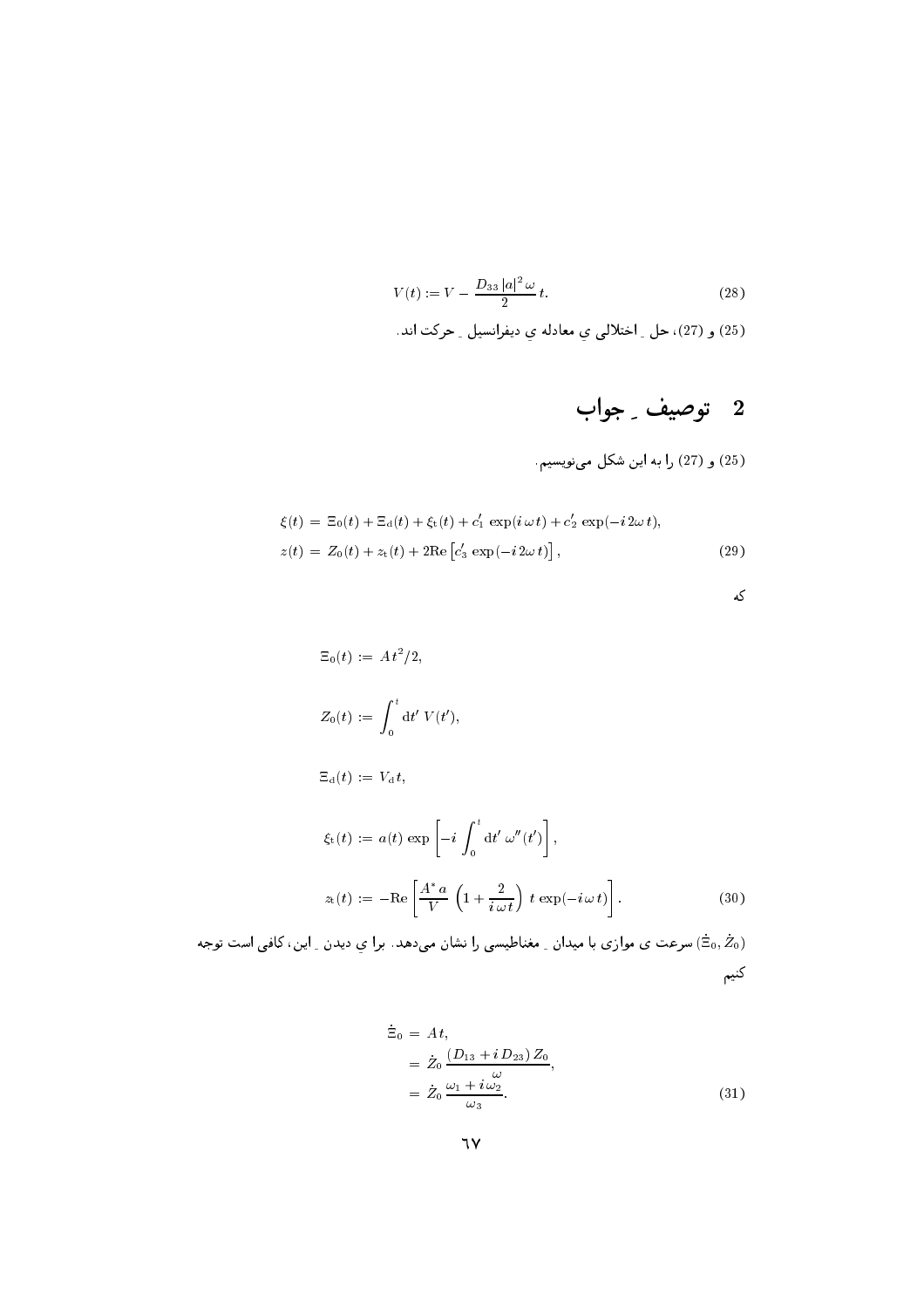$\mathbb{P}^1$ ی و در موجود و میلادی با موجود و در موجود و معروف در موجود و معروف و معروف و معروف و معروف و معروف و معروف و م

$$
\dot{V} = -\frac{|a|^2}{4} \partial_3(\omega \cdot \omega),\tag{32}
$$

 $\Box$  is the contract of  $\Box$  is the contract of  $\Box$ 

$$
\frac{\mathrm{d}}{\mathrm{d}t}(\mathbf{V}_0 \cdot \mathbf{V}_0) = -\frac{|a|^2}{2} \mathbf{V}_0 \cdot \nabla(\omega \cdot \omega).
$$
 (33)

. (20) میرسد ی در راسته یی خشود بر میدان <sub>ب</sub>ه معنی خیسی را نیسان می تشد. به استفاده از (20) 1
 => 0F 7 \&
[  [H1

$$
\mathbf{V}_{\mathrm{d}} = \frac{\omega \times (\omega \cdot \nabla \omega)}{(\omega \cdot \omega)^2} \mathbf{V}_0 \cdot \mathbf{V}_0 + \frac{\omega \times \nabla (\omega \cdot \omega)}{4 (\omega \cdot \omega)^2} v_{\mathrm{t}}^2.
$$
 (34)

4 #I r0 ,
 - ,+ - G+0K+) 1+ : - ^ ,
 8+ 4E 7 1
 - # - 4(3 S] /0 , - <sup>023</sup> - G+0K+) 1+ <sup>&</sup>gt; - ^ بہ سے اس کے اس کے اس کا اس کا ان کی ان کا ان کی ان کا ان کا ان کا ان کا ان کا ان کا ان کا ان کا ان کا ان کا ان

$$
\mathbf{V}_{\mathrm{d}} = \frac{\omega \times \kappa}{\omega \cdot \omega} \mathbf{V}_0 \cdot \mathbf{V}_0 + \frac{\omega \times \nabla(\omega \cdot \omega)}{4(\omega \cdot \omega)^2} v_{\mathrm{t}}^2, \tag{35}
$$

که

 $(36)$  $\kappa := \kappa \hat{\mathbf{n}}.$  $\mathcal{L} = \mathcal{L} \mathcal{L} = \mathcal{L} \mathcal{L}$ 

و "، عجليل رسما ج " المحلة في حتم و 11 قائم ر " صلتي في حتم است (ساد القار " م الياس الرئيس التي التي التي التي تي الرئيس التي التي المساحات عبد الرئيس التي التي التي التي التي التي التي ا

$$
\mathbf{R} = \mathbf{V}_0 + \mathbf{V}_d, \tag{37}
$$

ت در سر شیعه ۷۰ با میشان مواری است و تنبییزات ِ انتشاره اس از 607) به دست می ایند، و ۲۵ با بر میشان عمود است و از (+0) به دست می اید. در (+0)) به جا ي ۷۰ می سود 1c سم تداست، چون احتلاف -/0 ) - 4G
 7

ه (33)، (24)، و (37)، برا ي به دست اوردن \_ R كافي نيستند، چون در آنها  $v_t$  (يا  $|a|\ (a|$  هم ظاهر ) مار التاب التاب التاب التاب المستقبل التاب التاب التاب التاب التاب التاب التاب التاب التاب التاب الت

$$
\frac{\mathrm{d}|a|}{\mathrm{d}t} = -\frac{|a|}{4\omega \cdot \omega} \mathbf{V}_0 \cdot \nabla(\omega \cdot \omega),\tag{38}
$$

که از آن نتیجه می شود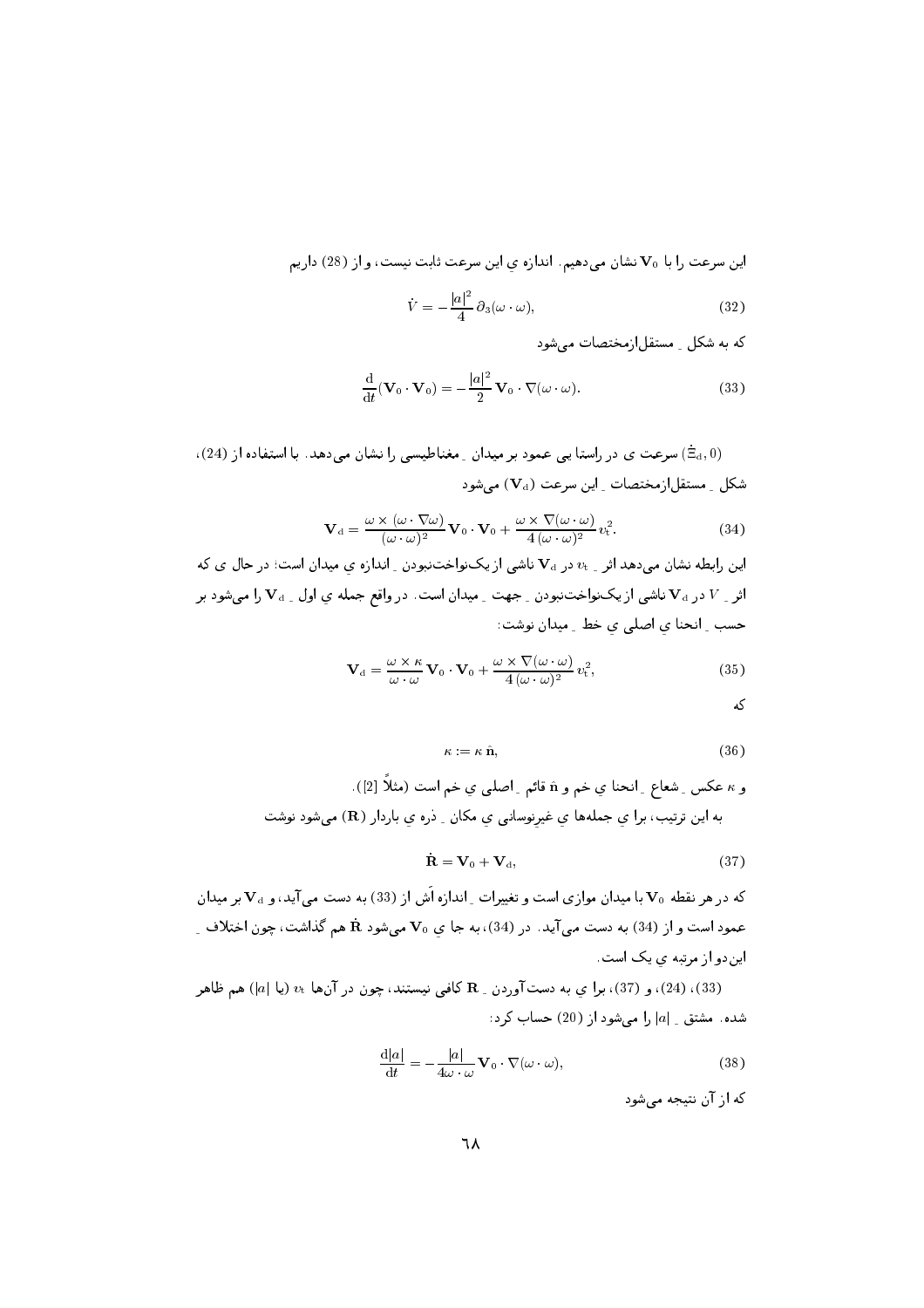$$
|a|^2 \sqrt{\omega \cdot \omega} = \alpha,\tag{39}
$$

که  $\alpha$  ثابت است. یا استفاده از این، (33) می شود

$$
\mathbf{V}_0 \cdot \mathbf{V}_0 = \beta - \alpha \sqrt{\omega \cdot \omega},\tag{40}
$$

که  $\beta$  ثابت است، و (34) می شود

$$
\mathbf{V}_{\mathrm{d}} = \frac{\omega \times (\omega \cdot \nabla \omega)}{(\omega \cdot \omega)^2} (\beta - \alpha \sqrt{\omega \cdot \omega}) + \frac{\omega \times \nabla (\omega \cdot \omega)}{4 (\omega \cdot \omega)^2} (\alpha \sqrt{\omega \cdot \omega}). \tag{41}
$$

دیده می شود ثابت <sub>به</sub> 8، مجذور به سرعت به کل است، که باید ثابت بماند، چون میدان به مغناطیسی کار ی بر ذره انجام نمي دهد:

$$
\mathbf{V}_0 \cdot \mathbf{V}_0 + v_t^2 = \beta. \tag{42}
$$

در رابطه ی بالا اثر <sub>م</sub> V<sub>d در</sub> نظر گرفته نشده. علت آن است که V<sub>d</sub> از مرتبه ی یک، و بر V<sub>0</sub> عمود است. پس تنهاجمله ی مرتبهی یک ی که به خاطر <sub>ب</sub> آن در مجذور ِ سرعت میماند، حاصل ضرب ِ آن در بخش ِ نوسانی ی سرعت است، و میان گین ِ این حاصلِ ضرب صفر است. ، (40) و (41)، بردار \_ R را بر حسب \_ R می دهند.

حرکت ی نوسان ی با دامنه و بس آمد ِ متغیر است. این حرکت رو ی دایره ای به شعاع ِ = </ |۵| انجام میشود، که صفحه ی آن بر میدان ـ مغناطیسی عمود است. برا ی نشاندادن ـ این، حاصل ضرب ِ داخلی ی  ${\bf V}_0$  در این بردار  $({\bf r}_{\rm t})$  را حساب می کنیم:

$$
\mathbf{V}_0 \cdot \mathbf{r}_t = \text{Re}(\dot{\Xi}_0^* \xi_t) + \dot{Z}_0 z_t,
$$
  
= Re[A^\* t a exp(-i\omega t)] - Re[A^\* t a exp(-i\omega t)],  
= 0. (43)

این محاسبه تا مرتبه ی یک انجام شده؛ ضمناً در آن از یک در برابر <sub>به</sub> به، صرفِنظر شده. در واقع برا ی این که دایره ی حرکت خوشتعریف باشد، لازم است  $\omega$  بزرگ باشد تا پیش از این که مشخصات ِ دایره تغییر ِ چشمگیر ی کند، دره چندین بار دایره را دور بزند. (39) میگوید شار ِ مغناطیسی ی گذرنده ا; این دایره ثابت است.

بردار ـ سرعت ـ زاويهاى ى ذره " ب است، كه

$$
\omega'' = \omega + \frac{\omega \cdot \nabla \times \omega}{2 \omega \cdot \omega} \mathbf{V}_0.
$$
 (44)